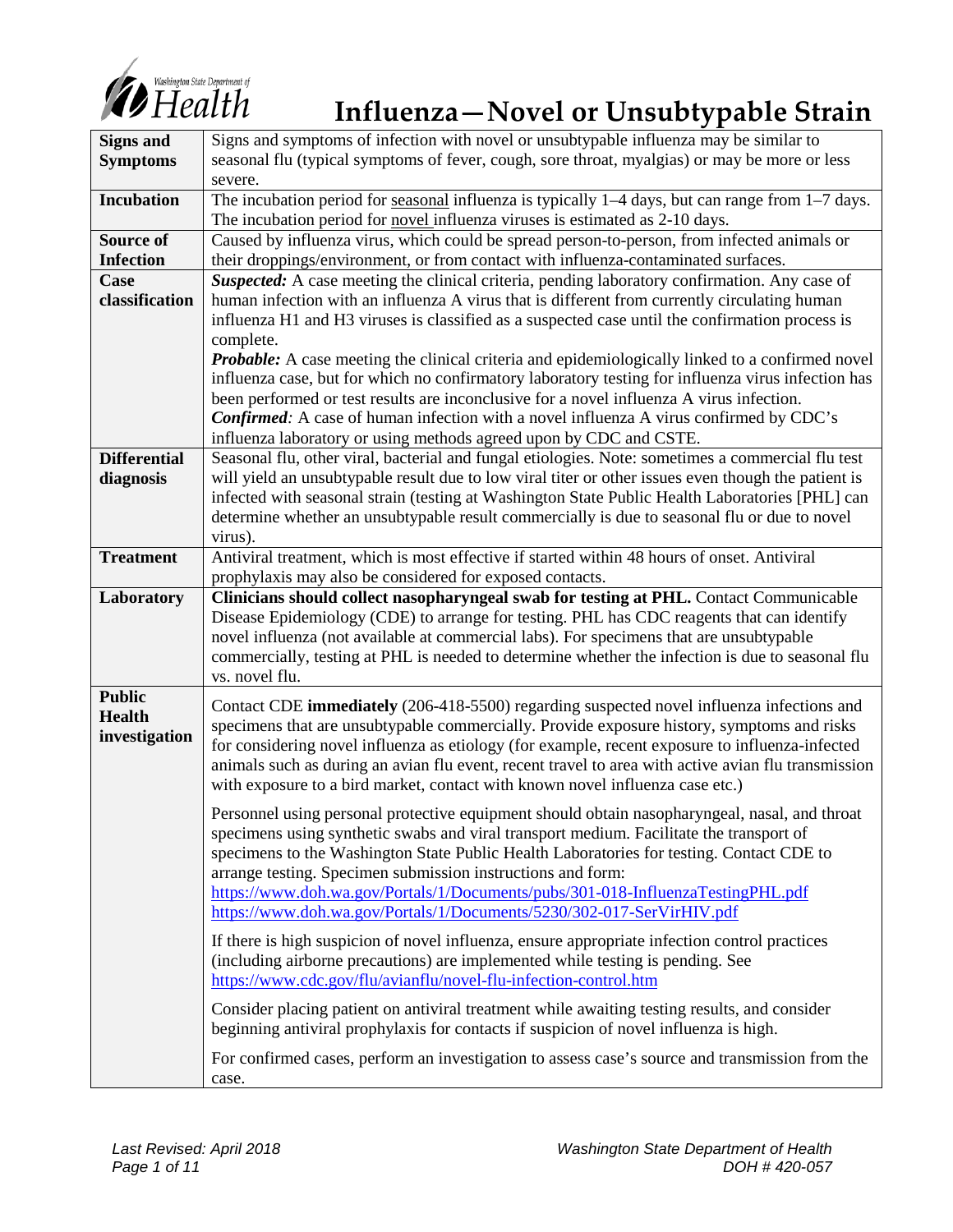# **Influenza -**

# **Novel or Unsubtypable Strain**

# **1. DISEASE REPORTING**

#### **A. Purpose of Reporting and Surveillance**

- 1. To detect emerging threats such as avian and other novel influenza strains.
- 2. To determine the clinical severity, epidemiology, and communicability of novel influenza viruses.

#### **B. Legal Reporting Requirements**

- 1. Health care providers: **immediately notifiable to local health jurisdiction**
- 2. Health care facilities: **immediately notifiable to local health jurisdiction**
- 3. Laboratories: **immediately notifiable to local health jurisdiction**; specimen submission required – isolate or clinical specimen (2 business days)
- 4. Veterinarians: suspected human cases **immediately notifiable to local health jurisdiction;** animal cases notifiable to Washington State Department of Agriculture (see: [https://app.leg.wa.gov/WAC/default.aspx?cite=16-70\)](https://app.leg.wa.gov/WAC/default.aspx?cite=16-70)
- 5. Local health jurisdictions: **immediately notifiable to Washington State Department of Health (DOH) Office of Communicable Disease Epidemiology (CDE)**

#### **C. Local Health Jurisdiction Investigation Responsibilities**

- 1. Contact CDE **immediately** regarding suspected novel influenza infections. Determine exposures for the case.
- 2. Facilitate the transport of specimens to the Washington State Public Health Laboratories (PHL) for testing.
- 3. Ensure appropriate infection control practices are implemented while testing is pending.
- 4. For confirmed cases, perform an investigation to assess the source for the case and transmission from the case.
- 5. Complete the Washington Disease Reporting System (WDRS) novel or unsubtypable flu form [\(https://www.doh.wa.gov/Portals/1/Documents/5100/420-018-ReportForm-](https://www.doh.wa.gov/Portals/1/Documents/5100/420-018-ReportForm-InfluenzaNovel.pdf)[InfluenzaNovel.pdf\)](https://www.doh.wa.gov/Portals/1/Documents/5100/420-018-ReportForm-InfluenzaNovel.pdf) and enter the data into WDRS as influenza novel or unsubtypable.

#### **2. THE DISEASE AND ITS EPIDEMIOLOGY**

#### **A. Etiologic Agent**

There are two main types of influenza, influenza A and influenza B. Influenza A viruses are divided into subtypes based on the hemagglutinin (H) and neuraminidase (N) proteins on their surfaces. Influenza A viruses infecting humans have been primarily subtypes H1, H2, and H3 while influenza A subtypes H1 through H17 can infect birds and other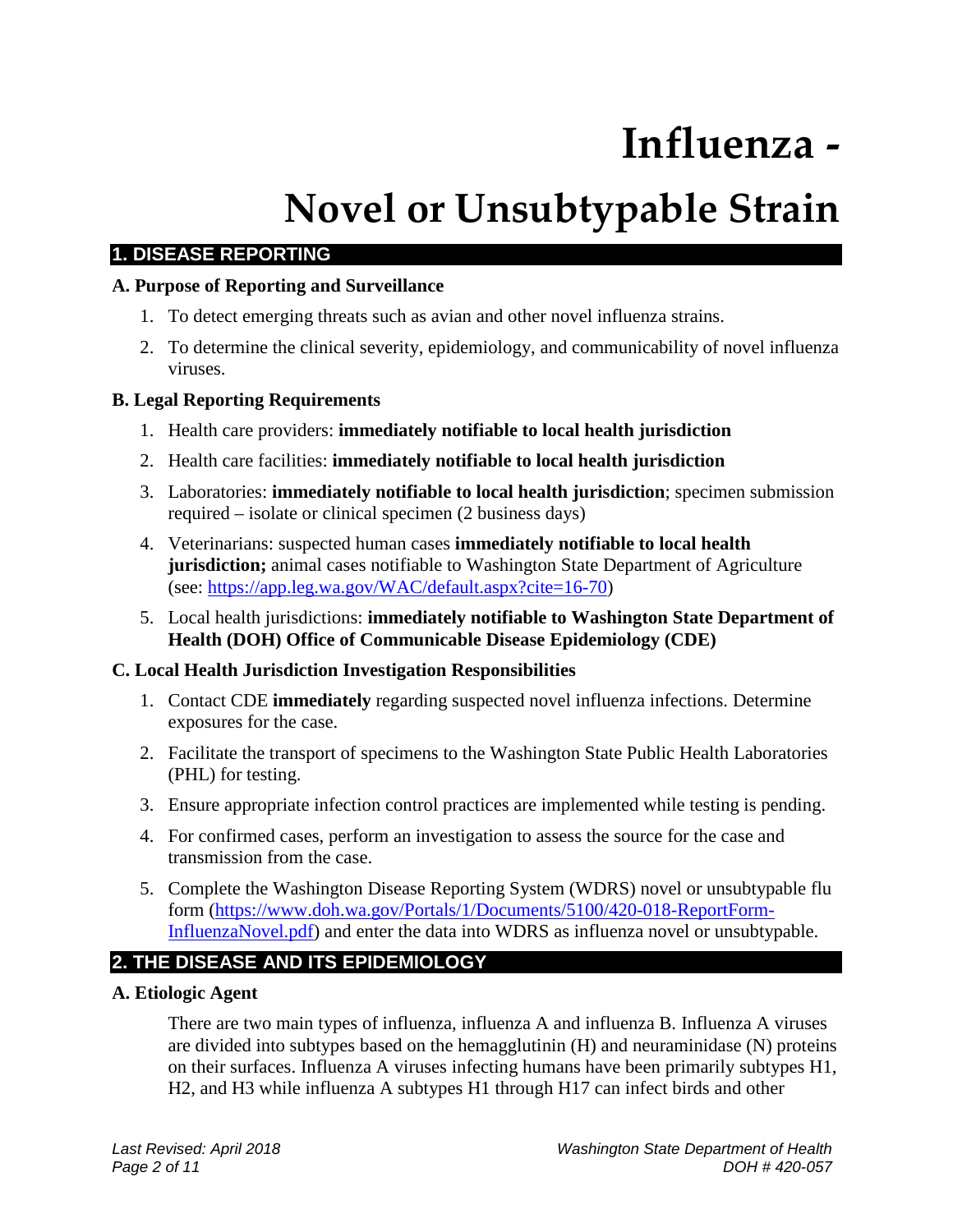animals such as pigs. There are in addition ten different neuraminidase surface proteins.

Seasonal influenza causes annual winter outbreaks affecting 5-20% of the population. The specific strains of influenza change frequently, necessitating parallel changes in the seasonal influenza vaccine. Since 1977, three types of influenza viruses had been in circulation in humans: influenza A(H3N2), influenza A(H1N1), and influenza B.

Novel influenza virus infections are human infections due to an influenza A virus that is different from currently circulating human influenza viruses, such as an avian or swine influenza virus. In April 2009, a novel influenza A(H1N1) virus was identified in several states and Mexico and caused the first influenza pandemic of the  $21<sup>st</sup>$  century. This virus is no longer considered "novel" and is circulating as a seasonal strain, replacing the previous influenza A(H1N1) virus. If a novel influenza strain begins to infect humans and is easily transmitted person to person, there is potential for an influenza pandemic. Avian influenza viruses are one possible source of novel influenza strains.

While wild waterfowl shedding the virus are often unaffected by influenza A, domestic poultry infected by the wild birds may be severely affected. In birds, influenza infects both the respiratory and gastrointestinal tracts. As a result, both respiratory and fecal secretions of infected birds carry the virus, which can survive in the environment for weeks to months. Human cases of avian influenza infection, called novel influenza infections, have been associated with a variety of avian influenza strains.

Avian influenza A viruses are designated as highly pathogenic avian influenza (HPAI) or low pathogenicity avian influenza (LPAI) based on molecular characteristics of the virus and the ability of the virus to cause disease and mortality in chickens in a laboratory setting. HPAI and LPAI designations do not refer to the severity of illness in cases of human infection with these viruses; both LPAI and HPAI viruses have caused severe illness in humans.

In 1997, human infections due to avian influenza A(H5N1) virus were identified in Asia. Human infection with H5N1 virus infections have been reported, often resulting in severe pneumonia and greater than 50% mortality. In 2013, human illness due to a novel avian influenza A(H7N9) virus was reported in China. Avian influenza A(H5N1) and A(H7N9) virus infections are primarily transmitted from birds to humans although limited personto-person transmission has also likely occurred. A small number of other human infections have been reported worldwide including A(H7N2), A(H7N3), A(H7N7), and A(H9N2) novel influenza infections. Worldwide surveillance information on avian influenza is available at: [http://www.who.int/influenza/human\\_animal\\_interface/en/.](http://www.who.int/influenza/human_animal_interface/en/)

Sporadic human infections with influenza viruses that normally circulate in swine have been reported in the United States (called variant viruses and denoted by adding the letter v to the virus subtype designation). See [https://www.cdc.gov/flu/swineflu/variant.htm.](https://www.cdc.gov/flu/swineflu/variant.htm) Most variant virus infections detected have been associated with exposure to swine at agricultural fairs, but limited person-to-person transmission of this virus has been described.

In late 2014 and 2015, influenza A H5 infections were identified in birds in Washington state as well as elsewhere in the nation. Although 48 million birds were depopulated due to influenza infection and although CDC, USDA and state and local public health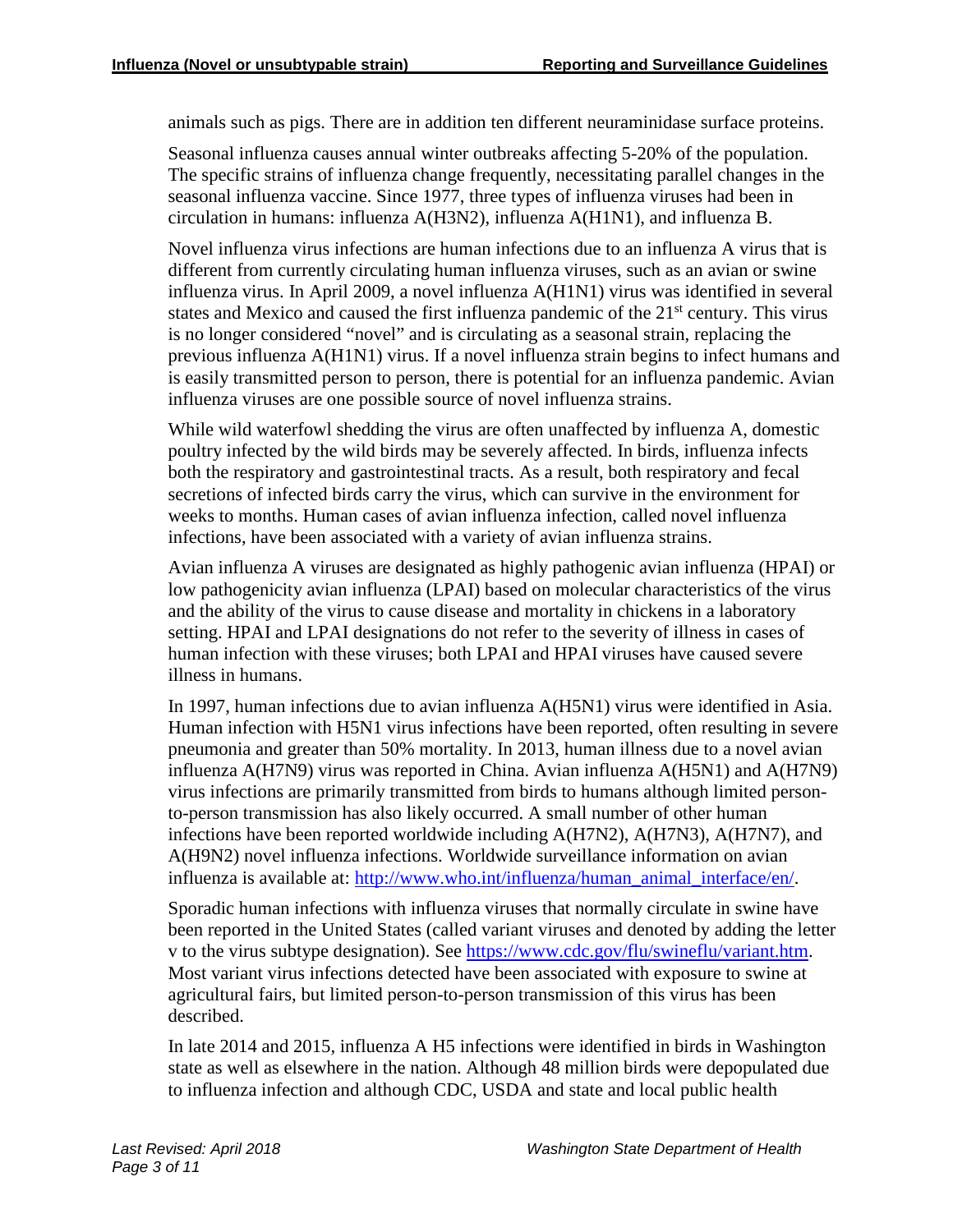collaborated to monitor exposed persons for illness, no human infections with avian influenza were identified. However, CDC still considers it possible that these avian flu viruses may cause human infection resulting in severe disease and recommends that people limit exposure to these viruses, and if exposure must occur, wear personal protective equipment including N-95 respirators, gowns, goggles and gloves and also be monitored for symptoms of illness during exposure and for 10 days after exposure. Animal infections with H7N8 viruses (turkeys) and H7N2 viruses (cats) have also been reported in recent years in the United States. One human infection with cat-associated H7N2 virus has been reported in the United States. See <https://www.cdc.gov/flu/avianflu/past-outbreaks.htm>

#### **B. Description of Illness**

Patients with uncomplicated seasonal influenza may have symptoms that include fever, chills, cough, headache, sore throat and other upper respiratory tract symptoms (rhinorrhea), myalgias, arthralgias, fatigue, vomiting, and diarrhea. Symptoms can be minimal.

Persons infected with influenza A(H3N2v) viruses have had symptoms similar to those of seasonal influenza. Compared to seasonal influenza, a high proportion of persons with influenza A(H5N1) and (H7N9) virus infections progress to severe disease including severe pneumonia, acute respiratory distress syndrome (ARDS), septic shock and multiorgan failure leading to death, though it is possible that milder cases may occur but not come to medical attention. Other cases of novel influenza infection have tended to result in relatively mild illnesses or apparent asymptomatic infection.

#### **C. Reservoirs**

Reservoirs for influenza A viruses include humans, swine, poultry, waterfowl, and other birds and mammals. Humans are the primary reservoir for influenza B.

#### **D. Modes of Transmission**

Seasonal influenza viruses spread person-to-person primarily through large-particle respiratory droplet transmission (e.g., when an infected person coughs or sneezes near a susceptible person). Transmission via large-particle droplets requires close proximity between source and recipient persons because droplets do not remain suspended in the air and generally travel only a short distance (<6 feet). Other possible routes of influenza transmission are mucosal inoculation from hands touching contaminated surfaces and airborne transmission. The relative contribution of each type of transmission has not been defined but for airborne transmission is thought to be small.

Avian and swine influenza viruses are generally less transmissible from person-to-person than seasonal influenza viruses. These viruses are primarily transmitted from animals to humans directly or through environmental contamination. However, limited person-toperson transmission has been described with these viruses.

#### **E. Incubation Period**

The incubation period for seasonal influenza is typically 1–4 days, but can range from 1–7 days. The incubation period for novel influenza viruses is estimated as 2-10 days.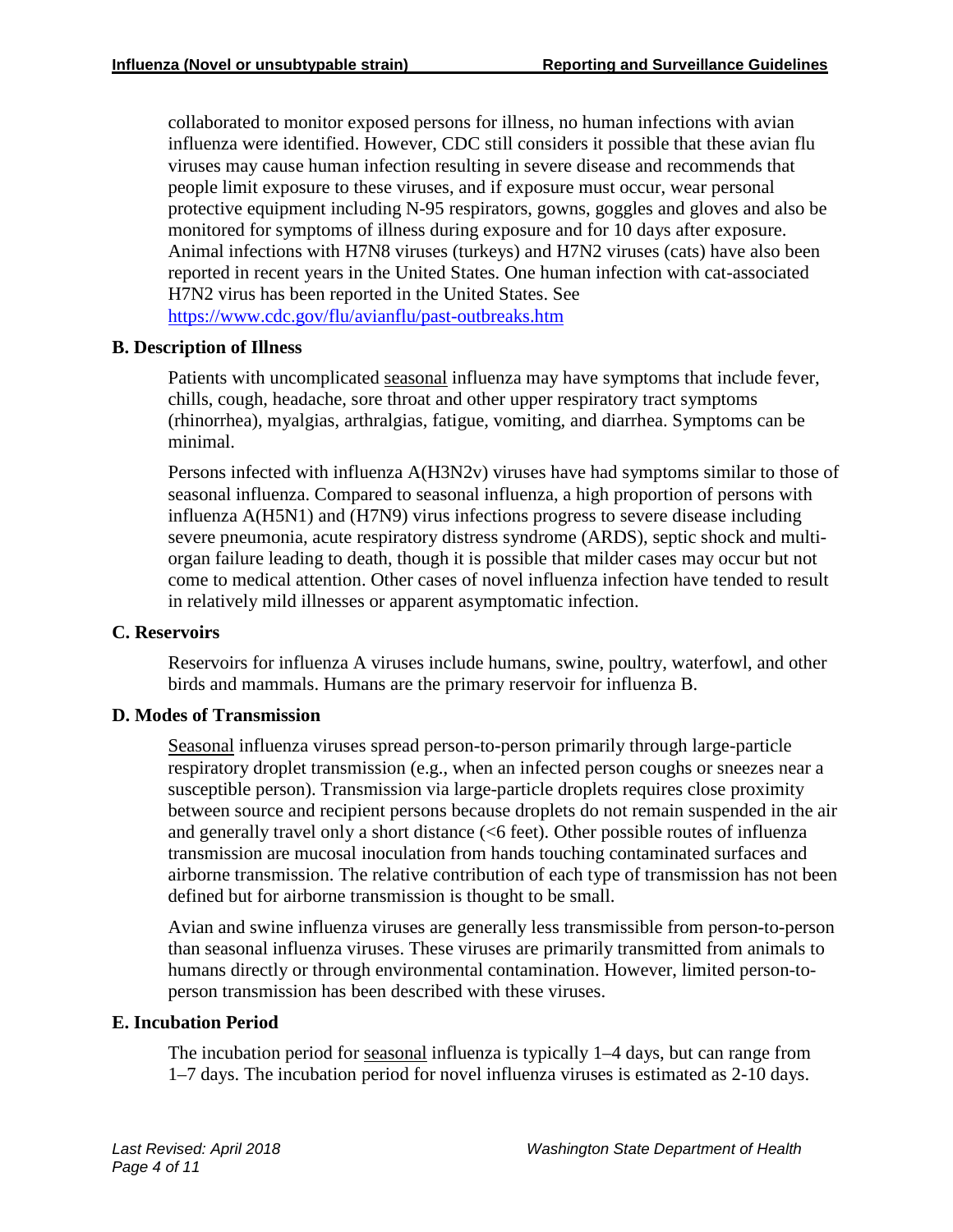#### **F. Period of Communicability**

Most healthy adult with seasonal influenza are infectious to others beginning from one day before to up to 7 days following illness onset although communicability decreases rapidly 24 hours after fever resolves (without fever reducing medication). Persons who continue to be ill longer than 7 days after illness onset should be considered potentially contagious until symptoms have resolved. Children, especially younger children, can shed virus for 10 or more days. Immunocompromised persons can shed virus for weeks or months. The period of communicability for novel influenza viruses is not well described.

#### **G. Treatment**

CDC recommends appropriate antiviral medications for treatment of human infections with avian and swine influenza A viruses based on known or likely resistance patterns. Guidance for specific novel viruses is available at:

<https://www.cdc.gov/flu/avianflu/novel-av-treatment-guidance.htm>

# **3. CASE DEFINITIONS**

# **A. Case Definition for Novel Influenza Infections (2013)**

- 1. **Clinical Description**: An illness compatible with influenza virus infection (fever >100° F with cough and/or sore throat).
- 2. **Laboratory criteria for diagnosis:** A human case of infection with an influenza A virus subtype that is different from currently circulating human influenza H1 and H3 viruses. Novel subtypes include, but are not limited to, H2, H5, H7, and H9 subtypes. Influenza A (H1) and (H3) subtypes originating from a non-human species or from genetic reassortment between animal and human viruses are also novel subtypes. Novel subtypes will be detected at state public health laboratories with methods available for detection of currently circulating human influenza viruses (e.g., real-time reverse transcriptase polymerase chain reaction [RT-PCR]). Confirmation that an influenza A virus represents a novel virus will be performed by the influenza laboratory at Centers for Disease Control and Prevention (CDC). Once a novel virus has been identified by CDC, confirmation may be made by public health laboratories following CDC-approved protocols for that specific virus, or by laboratories using an FDA-authorized test specific for detection of that novel influenza virus.

# **3. Criteria for epidemiologic linkage:**

- The patient has had contact with one or more persons who either have or had laboratory-confirmed influenza AND
- Transmission of the agent by the usual modes of transmission is plausible.

A case may be considered epidemiologically linked to a laboratory-confirmed case if at least one case in a chain of transmission is laboratory confirmed. Laboratory testing for the purposes of case classification should use methods mutually agreed upon by CDC and the Council of State and Territorial Epidemiologists (CSTE). Currently, only viral isolation, RT-PCR, gene sequencing, or a 4-fold rise in strain-specific serum antibody titers are considered confirmatory.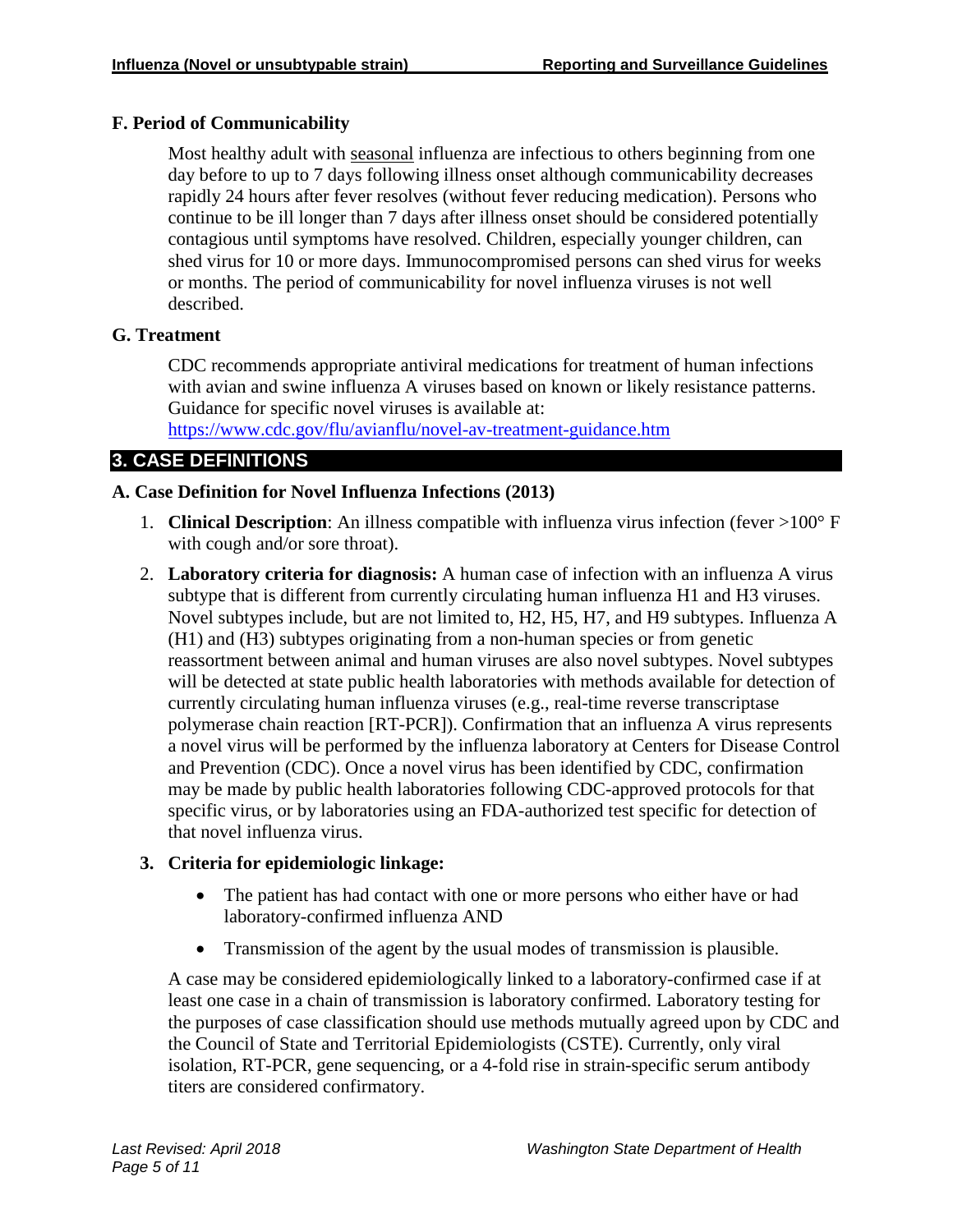#### **4. Case Classification**

*Suspected:* A case meeting the clinical criteria, pending laboratory confirmation. Any case of human infection with an influenza A virus that is different from currently circulating human influenza H1 and H3 viruses is classified as a suspected case until the confirmation process is complete.

*Probable:* A case meeting the clinical criteria and epidemiologically linked to a confirmed case, but for which no confirmatory laboratory testing for influenza virus infection has been performed or test results are inconclusive for a novel influenza A virus infection.

*Confirmed:* A case of human infection with a novel influenza A virus confirmed by CDC's influenza laboratory or using methods agreed upon by CDC and CSTE as noted in Laboratory Criteria, above.

*Note*: Once a novel virus is identified by CDC, it will be nationally notifiable until CSTE in consultation with CDC determines that it is no longer necessary to report each case.

# **4. DIAGNOSIS AND LABORATORY SERVICES**

#### **A. Diagnosis**

Healthcare providers who clinically suspect a novel influenza virus infection and laboratories that identify an unsubtypable influenza virus specimen using a PCR assay should immediately contact their local health jurisdiction and submit a specimen to the Washington State Public Health Laboratories. Rapid influenza tests should not be used to rule in or rule out avian flu.

# **B. Tests Available at Washington State Public Health Laboratories (PHL)**

PHL uses the RT-PCR assays developed by Centers for Disease Control and Prevention (CDC) to distinguish seasonal influenza viruses from novel influenza viruses. Confirmatory testing for novel influenza viruses and serologic testing for both symptomatic and asymptomatic infections are performed at CDC.

#### **C. Specimen Collection**

Airborne precautions are preferred and include placement of patient in a negative air pressure room and appropriate PPE with a respirator (fitted N-95 or Powered Air Purifying Respirator), eye protection, gown, and gloves. If airborne precautions are not possible, institute droplet precautions by placing patient in a private room and instructing staff to wear a surgical mask, eye protection, gown, and gloves. For more information on infection control:<https://www.cdc.gov/flu/avianflu/novel-flu-infection-control.htm>

Information regarding testing is available from Centers for Disease Control and Prevention:<https://www.cdc.gov/flu/avianflu/severe-potential.htm>

Obtain specimens as soon as possible, ideally within 7 days of illness onset. Preferred specimen is nasopharyngeal swab. See:

<https://www.doh.wa.gov/Portals/1/Documents/pubs/301-018-InfluenzaTestingPHL.pdf>

Using appropriate personal protective equipment, collect nasopharyngeal, nasal, and throat swabs using swabs with a synthetic tip, such as Dacron or nylon, and a plastic or wire shaft. Specimens collected with cotton or calcium alginate swabs with wooden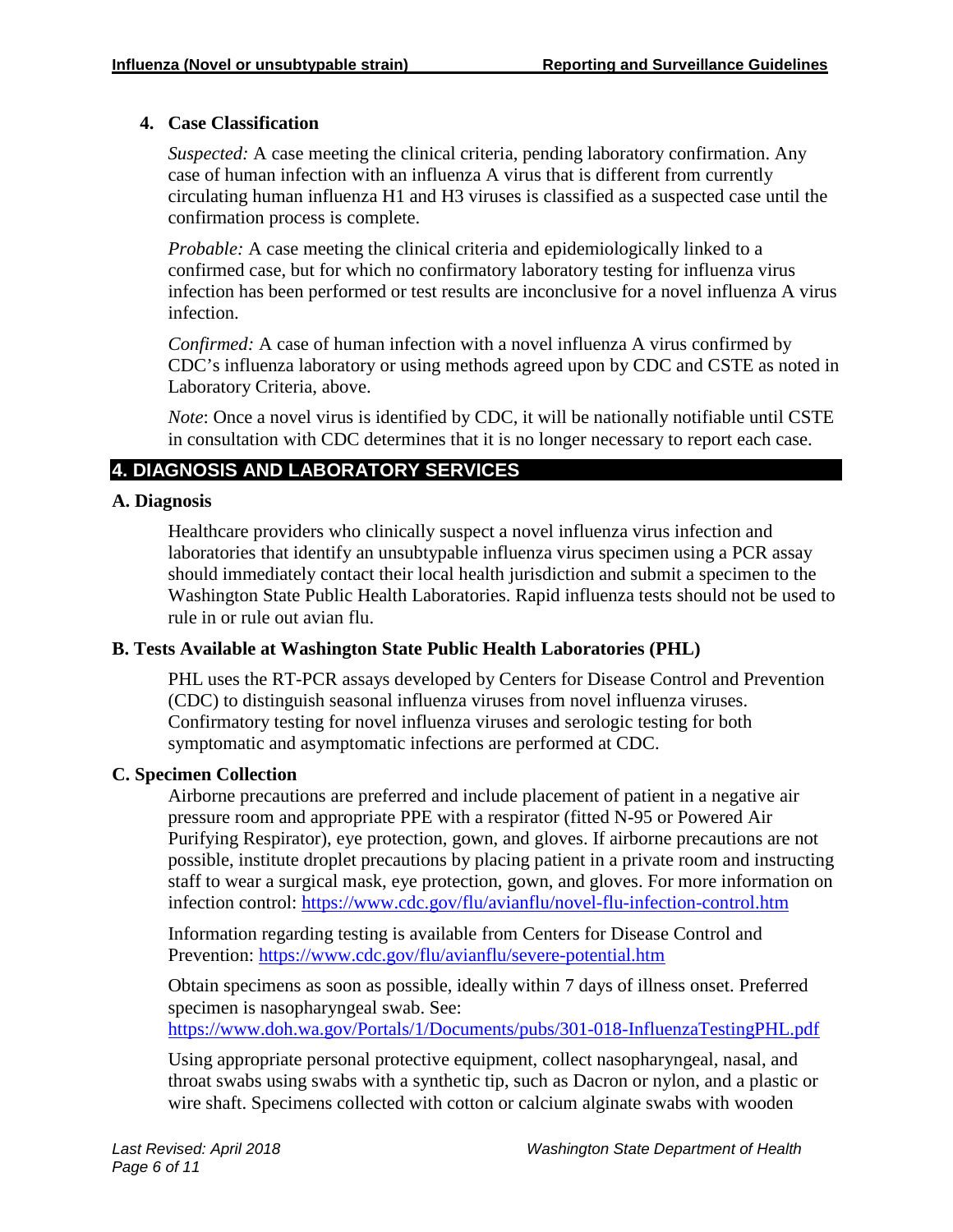shafts will not be tested. Immediately after collection, place the swab or aspirate material into a sterile vial with 2–3 ml of viral transport media; for swab specimens, aseptically break or cut off the end of the swab shaft. The shaft is most easily broken where it is scored. **Close vial tightly** to avoid leakage during transport. Do not let a swab come into contact with reagents used for other tests. If a swab contacts reagents for other tests, a new swab must be submitted. Label vial with patient's name AND a second identifier, specimen source, and date obtained.

Specimen Storage: Optimal testing performance is obtained with freshly-collected specimens stored and shipped refrigerated (2–8°C) that arrive to the WAPHL for processing within 72 hours of collection. If you are unable to ship the specimen for testing within 72 hours of collection, any specimen except serum should be frozen at  $\leq$ -70°C and shipped on dry ice. Serum should be refrigerated. All viral isolates should be frozen at  $\leq$  -70°C prior to shipment.

Note that PHL require all clinical specimens have two patient identifiers, a name and a second identifier (e.g., date of birth) on both the specimen label and on the submission form. Due to laboratory accreditation standards, specimens will be rejected for testing if not properly identified. Also include specimen source and collection date.

Specimens need to be shipped with a completed PHL Virology Submission form which is available at: [https://www.doh.wa.gov/Portals/1/Documents/5230/302-017-](https://www.doh.wa.gov/Portals/1/Documents/5230/302-017-SerVirHIV.pdf) [SerVirHIV.pdf.](https://www.doh.wa.gov/Portals/1/Documents/5230/302-017-SerVirHIV.pdf)

# **5. ROUTINE CASE INVESTIGATION**

#### **A. Evaluate the Diagnosis**

- 1. Use the full [case report form](https://www.doh.wa.gov/Portals/1/Documents/5100/420-018-ReportForm-InfluenzaNovel.pdf) to itemize clinical symptoms, illness severity, and potential exposures to novel viruses, such as travel or animal contact.
- 2. Facilitate the transport of specimens to PHL for novel influenza testing and for testing of specimens that are unsubtypable commercially.

#### **B. Manage the Case**

1. Hospitalized persons with confirmed or suspected seasonal influenza should be placed on droplet precautions for 7 days after illness onset or until 24 hours after the resolution of fever and respiratory symptoms, whichever is longer. In some cases, facilities may choose to apply droplet precautions for longer periods based on clinical judgment, such as in the case of young children or severely immunocompromised patients who may shed influenza virus for longer periods of time. Complete infection control recommendations for seasonal influenza are available at:

<https://www.cdc.gov/flu/professionals/infectioncontrol/healthcaresettings.htm>

CDC advises that the infections control principles and actions relevant for seasonal influenza are appropriate for the control of influenza A (H3N2v) as well. <https://www.cdc.gov/flu/swineflu/prevention-strategies.htm>

More stringent infection control practices are recommended for patients suspected of having other novel influenza viruses such as influenza A(H5N1) or A(H7N9). When these infections are suspected, healthcare facilities should immediately implement airborne, contact and standard precautions. Patients should be placed in an airborne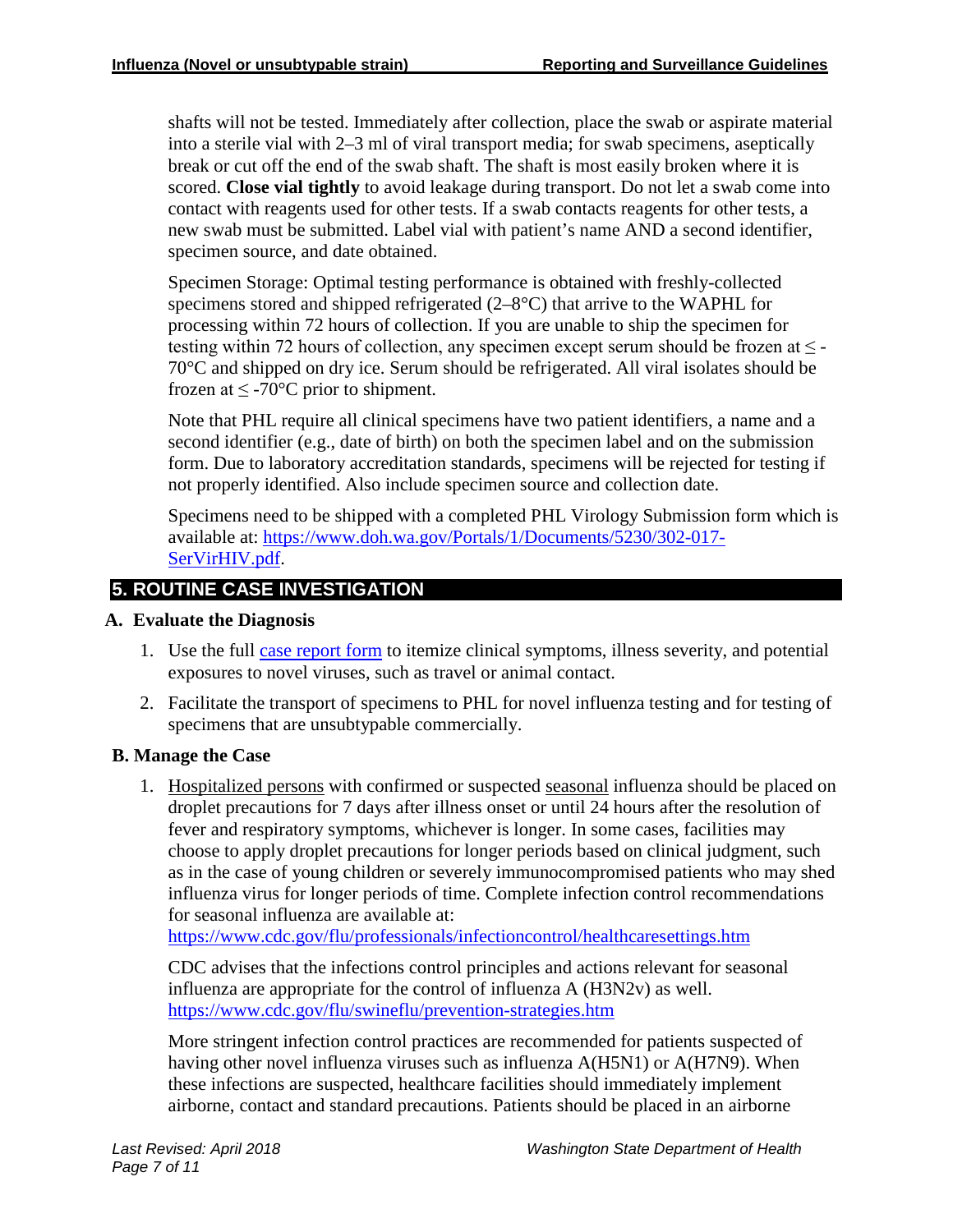isolation room and healthcare personnel caring for these patients should wear gloves, gowns, eye protection and an N95 or higher respirator for all patient care activities. Prolonged influenza viral shedding in the lower respiratory tract has been documented for critically ill patients with A(H5N1) and A(H7N9) infections.

For infection control guidance novel influenza virus infection see: <https://www.cdc.gov/flu/avianflu/novel-flu-infection-control.htm>

- 2. Antiviral treatment should be administered according to current CDC guidance. <https://www.cdc.gov/flu/avianflu/novel-av-treatment-guidance.htm>
- 3. Persons with suspected or confirmed novel influenza virus infections who do not require hospitalization should be counseled to stay home and away from other persons in the household and follow respiratory hygiene recommendations (Section 6).

#### **C. Identify Potential Sources of Infection**

Inquire about recent travel or exposure to ill persons who have recently traveled, and about exposure to animals such as wild birds, poultry and swine.

#### **D. Identify and Manage Contacts**

Contact investigations should be performed for all confirmed cases of novel influenza. Consult with CDE for managing contacts of known or suspect novel influenza cases.

Interim guidance for novel influenza A viruses with the potential to cause severe disease in humans (examples include H5N2, H5N8, and North American H5N1) is available at: <https://www.cdc.gov/flu/avianflu/severe-potential.htm>

For exposure to H5N2, H5N8, H5N1 and other novel influenza A viruses identified in North America, interview all persons with potential exposure to avian influenza during the past 10 days.

Exposure to avian influenza is defined as:

• Persons having direct contact with infected birds, contact with surfaces contaminated with the body fluids of infected birds (including fecally contaminated surfaces) or being in an enclosed location (for example, hen house) with infected birds.

OR

• Persons who have had contact with a suspect or confirmed human case of novel influenza.

As the incubation of avian influenza is estimated to be 2-10 days, contact with avian influenza infected birds or their environment within the previous 10 days warrants recommendations for symptom monitoring, as below, as well as consideration of antiviral prophylaxis. If the contact with avian-influenza infected birds or swine occurred in Washington, coordination with the Washington State Department of Agriculture is essential; contact CDE for consultation. CDE can provide form letters and other supportive materials for contacting potentially avian-flu exposed persons and their healthcare providers.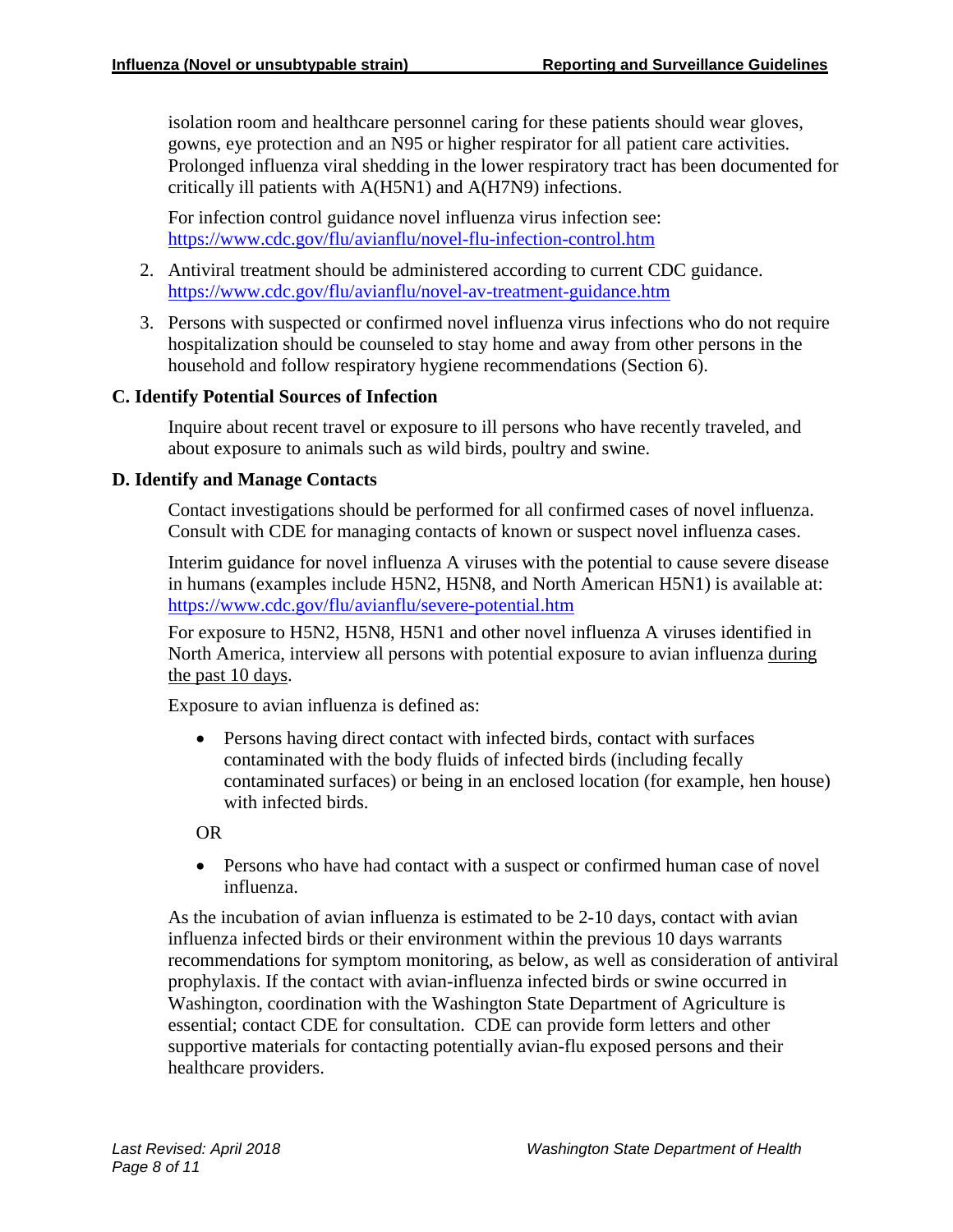- 1. If any avian-flu exposed persons are identified in the initial interview as symptomatic with influenza-like illness (check with CDE for CDC guidance on symptoms of concern), arrange for collection of a specimen for testing at PHL (see Section 4 for precautions and specimens). Do not send specimens commercially or rely on rapid influenza tests.
- 2. If the last exposure to avian influenza (contact with infected birds or surfaces contaminated by infected birds, being in an enclosed environment with infected birds, or contact with a human case) occurred within the previous 10 days, consider prophylaxis (treatment dose). See <https://www.cdc.gov/flu/avianflu/guidance-exposed-persons.htm>
	- a. Adults: Oseltamivir 75mg twice daily for 5 days
	- b. Pediatric dosing (use treatment dose): [https://www.cdc.gov/flu/pdf/professionals/antivirals/antiviral-dosage](https://www.cdc.gov/flu/pdf/professionals/antivirals/antiviral-dosage-duration.pdf)[duration.pdf](https://www.cdc.gov/flu/pdf/professionals/antivirals/antiviral-dosage-duration.pdf)
- 3. Persons who have had contact with influenza-infected birds or other animals in the context of a zoonotic influenza event should be monitored for illness during exposure and for 10 days after exposure in accordance with CDC and USDA procedures. Contact CDE for latest CDC/USDA protocols and for form letters and materials that can be used in communication with the exposed person and healthcare providers. Coordination with Washington State Department of Agriculture is essential and will be arranged through CDE. In general:
	- a. Active surveillance is strongly advised, such that the LHJ makes contact with the exposed person daily to confirm illness status. Final contact should be made at day 10 to confirm illness status. In the event of elevated temperature or other symptoms of concern, exposed person should immediately contact LHJ via phone or, if LHJ is unavailable after hours, exposed person should immediately call CDE 24/7 on-call number 206- 418-5500. In the event of development of influenza-like illness in an exposed person under monitoring, LHJ should immediately contact CDE.
	- b. LHJ should develop a plan for where the patient should go for testing/evaluation in the event of symptoms, and how the patient should be transported to the facility (do not use public or commercial transport such as buses or taxis).
- 4. Provide instructions for the contact if fever or other symptoms develop:
	- a. Call the local health jurisdiction to report the symptoms, or CDE on-call if LHJ is unavailable. (LHJ should immediately notify CDE so that testing at PHL can be arranged.)
	- b. Call the healthcare facility identified by the local health jurisdiction and ask to be evaluated for possible avian (bird) influenza. Provide the facility with the HCP letter.
	- c. Travel to the healthcare facility without using public (e.g., bus) or commercial (e.g., taxi) vehicles.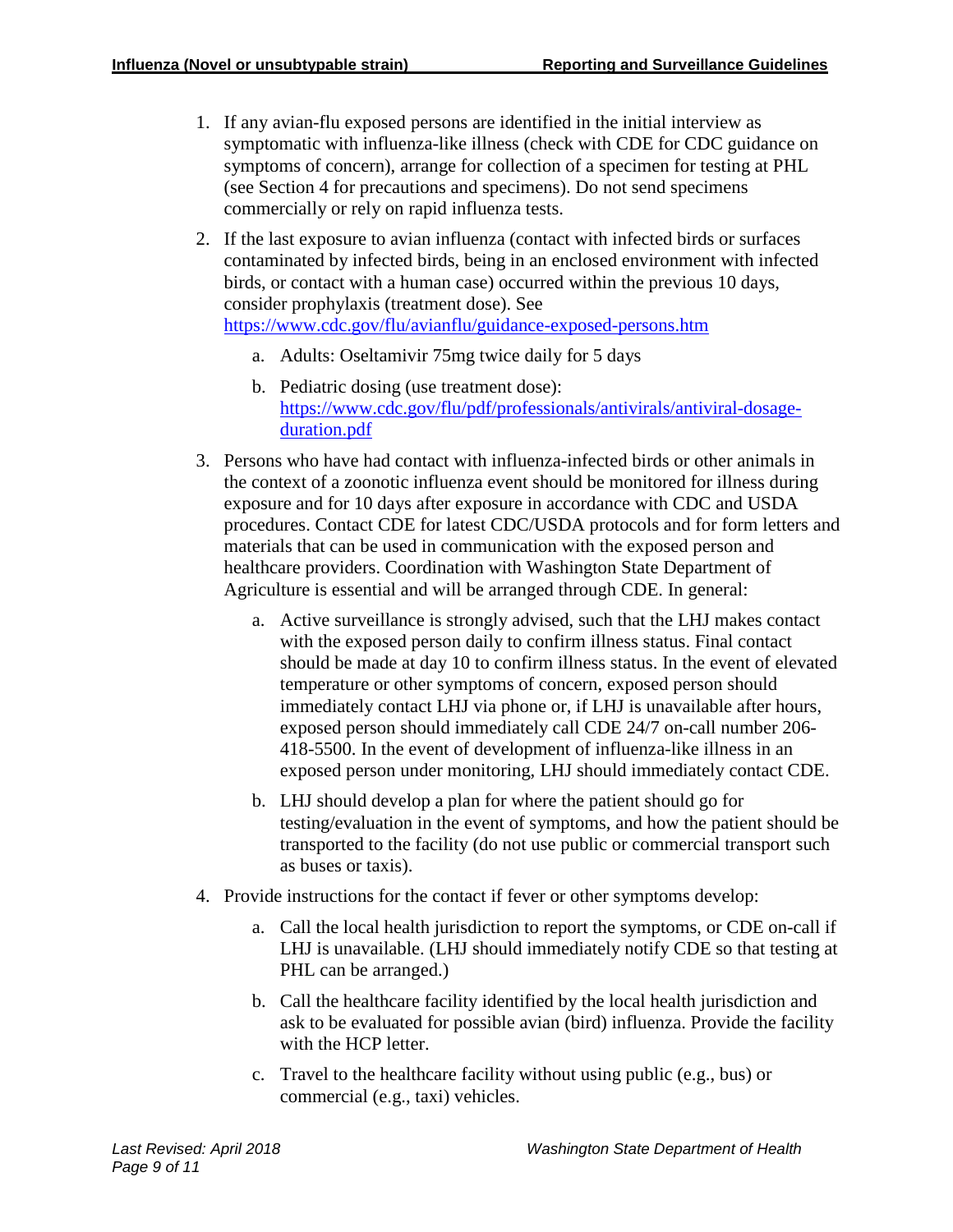- d. Besides travel to the healthcare facility, stay home.
- 5. Without giving names or identifiers, notify the receiving facility that persons being monitored for avian influenza exposure may seek care at that facility.
	- a. Confirm that the facility has private room (closed door, private bathroom) where a person could be evaluated, like is done for measles.
	- b. Confirm that the facility has personnel trained in use of standard, contact, and airborne precautions who could evaluate a patient.
	- c. Provide hospital with the infection control guidelines: <https://www.cdc.gov/flu/avianflu/novel-flu-infection-control.htm>

#### **E. Evaluate the Environment**

Environmental investigations may be necessary for the exposure source of persons with novel influenza virus infection. An affected area may need to be disinfected and left without flocks for months. Consult with CDE and the Zoonotic Disease Program regarding the need for an environmental evaluation. Consultation with Washington State Department of Agriculture may occur. Personal protective equipment is necessary for removing birds and cleaning a farm.

#### **6. ROUTINE PREVENTION**

#### **A. Vaccine Recommendations:**

Routine annual vaccination is recommended for all persons 6 months and older. Annual vaccination is particularly important for persons at increased risk of complications and for persons in contact with those at high risk for complications (See: [https://www.cdc.gov/flu/consumer/vaccinations.htm\)](https://www.cdc.gov/flu/consumer/vaccinations.htm). Seasonal influenza vaccines are not likely to provide significant protection against novel influenza viruses, but will prevent dual infection with the risk of viral reassortment.

#### **B. Routine Prevention Recommendations**

General respiratory hygiene measures are recommended at all times, and particularly during periods when respiratory viruses are circulating:

- Cover your nose and mouth with a tissue when you cough or sneeze. Throw the tissue in the trash after you use it and then clean your hands;
- Wash your hands with soap and water frequently, especially after you cough or sneeze. Alcohol-based hand cleaners are also effective;
- Try to avoid close contact with people ill with respiratory symptoms;
- If you get sick with respiratory symptoms, stay home the recommended period and limit contact with others to keep from infecting them;
- Avoid touching your eyes, nose or mouth;
- Don a mask when entering a healthcare facility if you are coughing or sneezing.